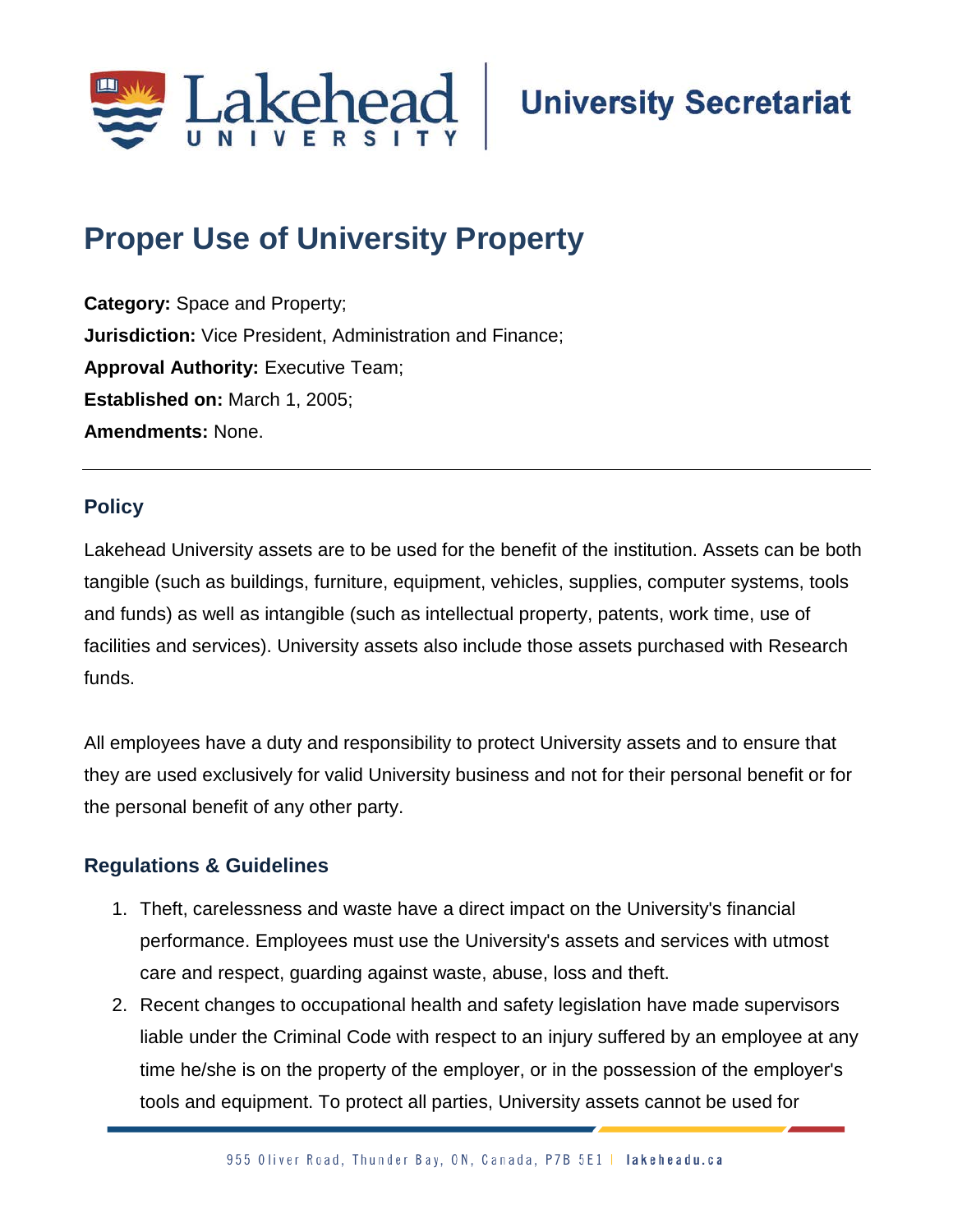personal business, whether that business be on-campus or off-campus. More specifically, employees may not borrow, loan, or otherwise remove from campus any University tools, equipment or vehicles for personal reasons. Furthermore, employees may not utilize any University tools, equipment, supplies to perform personal work while on campus, even on an "after hours" basis. Appendix A sets this matter out in more detail.

- 3. Employees may not make unauthorized copies of computer software programs or load/use unauthorized software onto University-owned PC's, workstations, or other computer systems. Such unauthorized actions could cause the disruption/destruction of computer systems/databases, or cause other technical problems. In addition, the unauthorized copying or use of unauthorized software could be a violation of federal copyright laws and could result in civil and/or criminal liability. The unauthorized copying of tapes, books, articles, cd's, dvd's and other materials which are legally protected is also prohibited.
- 4. It is acknowledged that the University's telephone and electronic mail systems may be used on occasion for personal business and it is expected that employees will exercise common sense in this regard. Employees should avoid making personal long-distance calls from their University telephones, but if such a necessity does arise, employees must reimburse the University for any and all long-distance charges.
- 5. Official University stationery, postage or the internal mail service is not to be used for personal matters.

#### **Interpretation & Review**

Questions on this policy should be directed to the Controller's Office in the Department of Financial Services. The Vice-President (Administration & Finance) will review this policy within three years to ascertain if any amendments are necessary.

### **Proper Use of University Assets: Appendix A**

#### **MEMO**

**To: Mr. Michael Pawlowski, Vice-President (Administration & Finance) From: Ms. Ursula MacDonald, Humana Resources Officer- Health and Safety**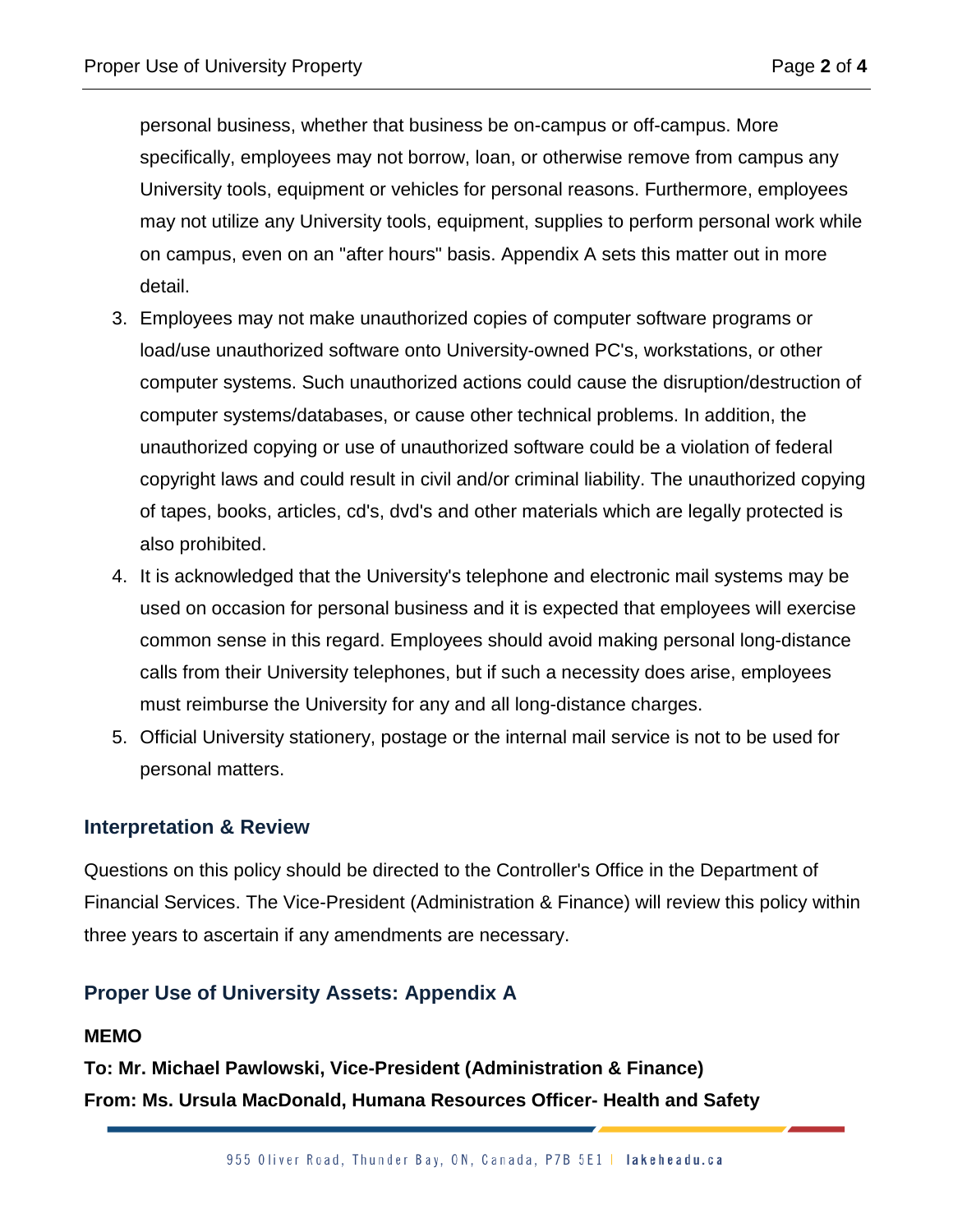# **Date: January 11, 2005 Subject: Bill C-45**

Bill C-45 became law on March 31, 2004. The intent of this law is rather straightforward. For work related injuries or incidents, in addition to charges and fines imposed by the Ministry of Labour (under Ontario's Occupational Health and Safety Act), Bill C-45 amends the Criminal Code of Canada to permit authorities to charge the University and its employees with criminal offences as laid out in the Criminal Code of Canada for work place related activities. Bill C-45 makes it easier to convict organizations and persons for criminal negligence in the workplace. Bill C-45 applies to all sectors of industry, including education.

\_\_\_\_\_\_\_\_\_\_\_\_\_\_\_\_\_\_\_\_\_\_\_\_\_\_\_\_\_\_\_\_\_\_\_\_\_\_\_\_\_\_\_\_\_\_\_\_\_\_\_\_\_\_\_\_\_\_\_\_\_\_\_\_\_\_\_\_\_\_\_\_\_\_\_

Bill C-45 expands and broadens the definition of persons who can be convicted, expands corporate liability and corporate exposure. The definitions of "organization", "company representative" and "senior officer" are much broader and far reaching under the Criminal Code. For instance, a "company representative" can be a director, partner, employee, member, agent or a contractor of the organization.

The Criminal Code defines criminal negligence as "doing anything or omitting to do anything that is his duty to do, shows wanton or reckless disregard for the lives or safety of other persons." With respect to the University situation, allowing persons to work on personal projects utilizing Lakehead University's tools, equipment, vehicles or space puts the University at risk insofar as such actions may be potentially construed as taking place without due regard for personal safety. This interpretation could also be extended to permitting employees to borrow tools, equipment etc., for personal use at home.

Furthermore, the University may be held liable and hence exposed to a variety of criminal charges if an employee were to become injured on campus while performing work for personal use or pleasure. The University, according to the Criminal Code has a "legal duty" to protect the lives and safety of employees, staff, faculty and students when on University property.